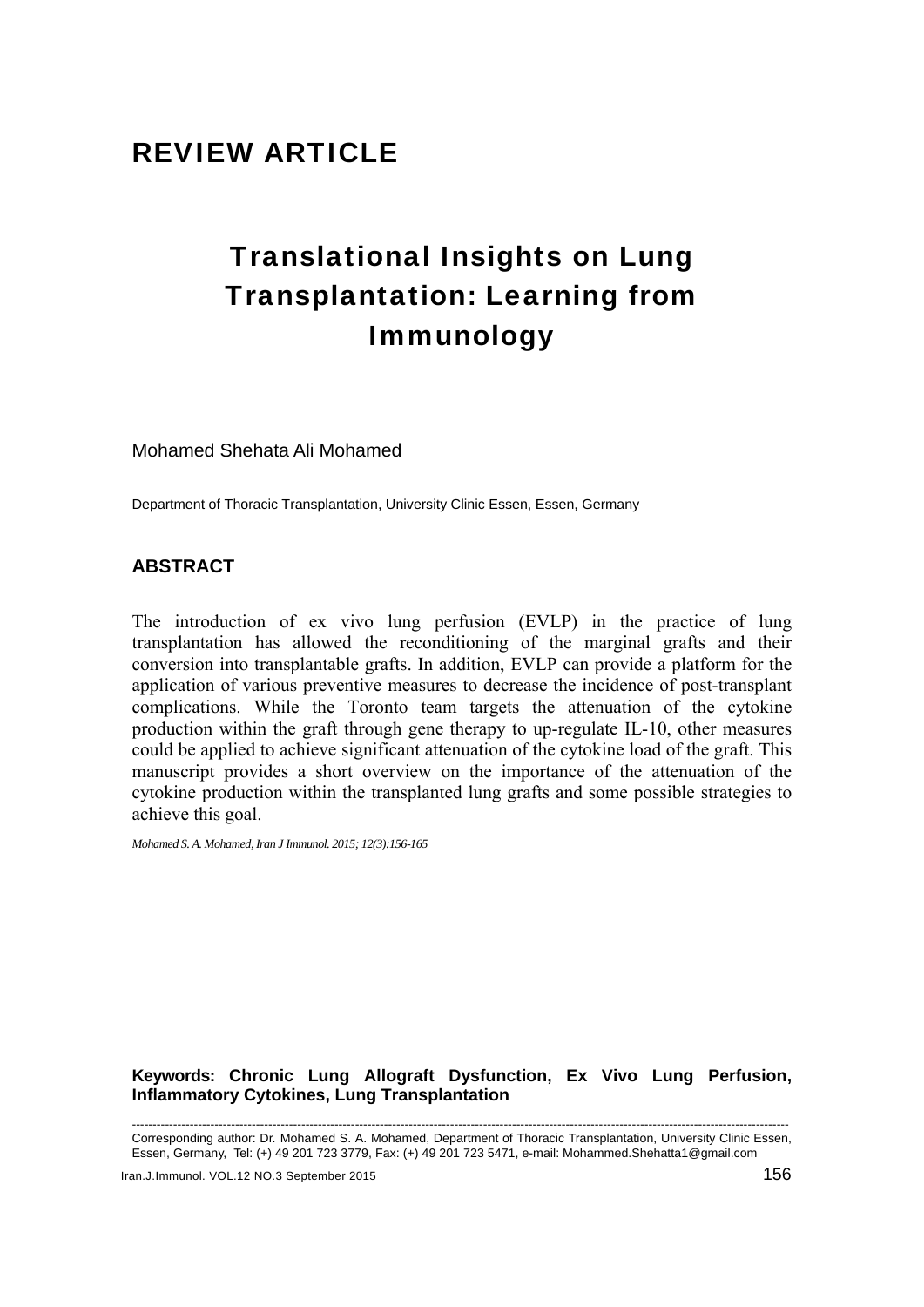## **INTRODUCTION**

Lung transplantation is the main therapeutic strategy for end stage pulmonary failure that results from various chronic lung diseases. The major problems facing lung transplantation could be summarized in the following points; the wide unmet gap between graft demands and availability. The incidence of primary graft dysfunction (PGD) following transplantation and the development of chronic lung allograft dysfunction (CLAD) (1,2). Research progresses rapidly and strongly to overcome those three major obstacles, considering the improvement of the activity and the outcome of lung transplantation, as well as the increased patient survival and the improved quality of life as the common targets of work (1). In this manuscript, light will be shed on some basic immunological data that could be translated into the clinical lung transplantation practice.

## **The Wide Unmet Gap between Graft Demands and Availability**

The majority of lung grafts would be excluded and not considered for transplantation, based on the failure to meet the standard selection criteria. This is usually related to the presence of edema, minor contusions or other minor conditions within the graft, which potentiate the already present decline in the donor availability (1,3). To increase the organ availability through the reconditioning of the marginal brain death donor grafts and the recruitment of circulatory death donor grafts, *ex-vivo* lung perfusion (EVLP) technique was introduced (4).

Further improvement of EVLP was achieved by the Toronto team, who reported for the first time the ability to keep and reassess the graft under *ex-vivo* perfusion for 12 hours, where the *XVIVO* system is used (5.6) (Figure 1). In addition, other EVLP protocols are followed in the surgical practice of lung transplantation (7), with the results confirming the ability of the technique to improve and recruit the previously rejected grafts, where the post-transplant graft functions and the patient's survival are comparable to those of the standard transplantation (1-7). Nevertheless, EVLP could be used as a platform for the application of measures that aim at the prevention of post-transplant complications (1).

## **PGD and CLAD Following Lung Transplantation**

The incidence of PGD following lung transplantation could significantly worsen the prognosis in the immediate post-transplant period. In addition, survivors of PGD would have longer ventilation periods, longer ICU and hospital stays, higher 30 days mortality and increased incidence of CLAD (8,9). Moreover, the long term survival rates after lung transplantation are less than those after the other solid organ transplants, with appreximately 55% 5-year survival rate (2).

Within the multiple risk and causative factors participating in the development of posttransplant complications, inflammatory cytokines have an important contribution to its pathogenesis (10). This could be clearly seen by investigating the effect of the ischemicreperfusion injury (IRI) on the cytokine production within the lung. Exposing the lung graft to ischemia followed by reperfusion during EVLP resulted in the increased production of IL-1β, IL-6, TNF- $\alpha$  and IL-8. However, the patterns of the increase of these cytokines were not the same, where  $TNF-\alpha$  starts to increase with the onset of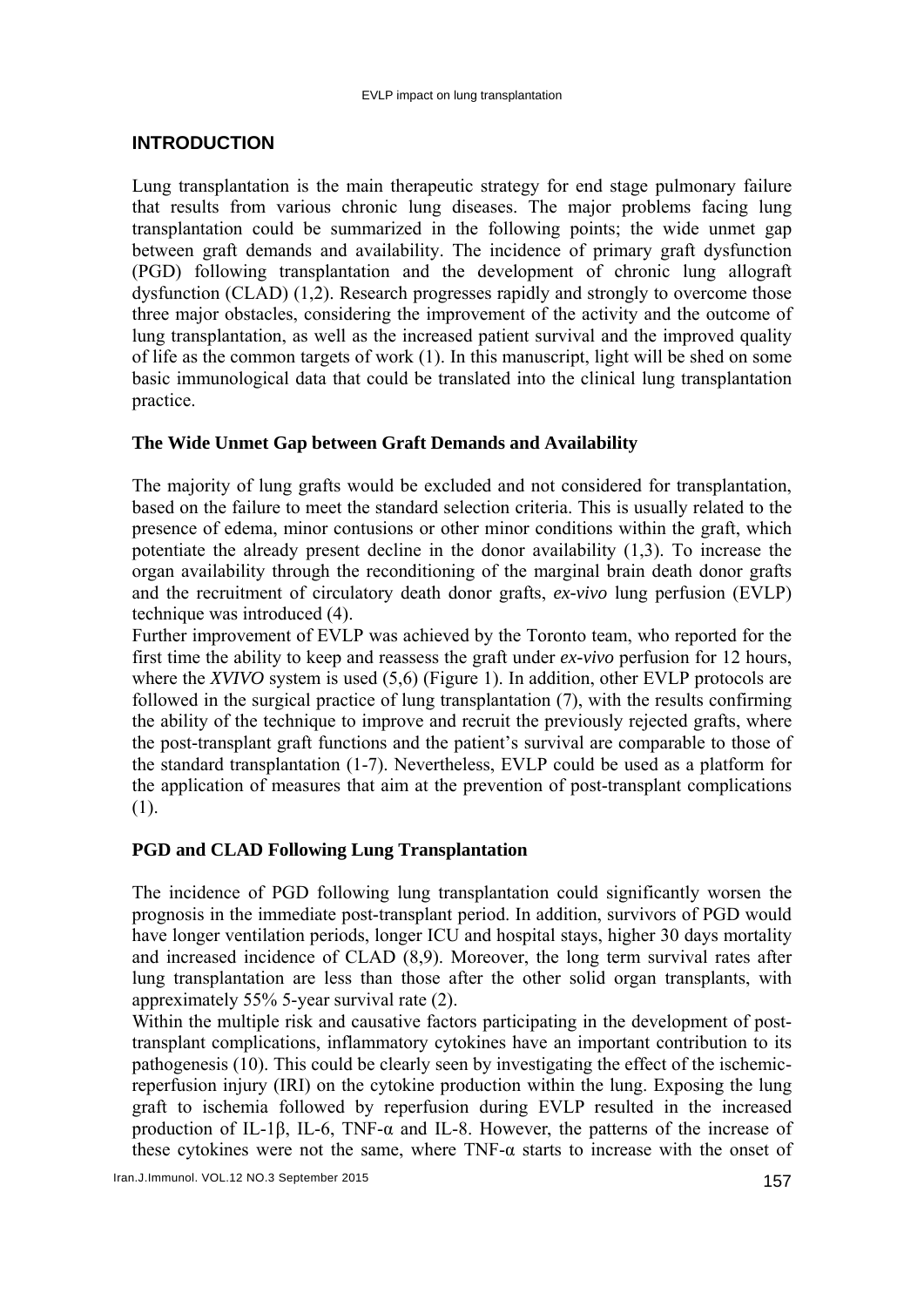reperfusion, and reaches its peak after 2 hours, then its level starts to decline gradually. Meanwhile, the level of IL-8 production increases after 2 hours of perfusion and lasts for  $6 - 7$  hours  $(11, 12)$ .



Figure 1. Diagrammatic representation of the XVIVO system describing the principle of the EVLP technique. The graft is placed in a hard shield and connected to a ventilator and a circuit, which is subjected to perfusate gas sensors, temperature probes, a perfusate reservoir, a centrifugal pump, an oxygenator, a flow probe and a leukocyte filter. Downloaded from http://www.xvivoperfusion.com  $(05.11.2014)$ 

#### Basis of the Increased Cytokine Production in Response to IRI

In response to various tissue injuries, pathogen associated and damage associated molecular patterns are released, which activate intracellular macromolecular complexes called inflammasomes. Activation of inflammasome occurs on two levels; the level of a first signal (priming) and the level of a second signal (13). Toll-like receptors (TLRs) (which are activated during infection and by ischemic-reperfusion injury) are able to induce the first signal of inflammasomes activation, where the priming of NLRP3 inflammasome requires the activation of extra-cellular signal regulated kinase 1, and is reactive oxygen species (ROS) dependent (13). The second signal can be induced by many effectors, which all share a common end result of  $K^+$  efflux. Once the cytosolic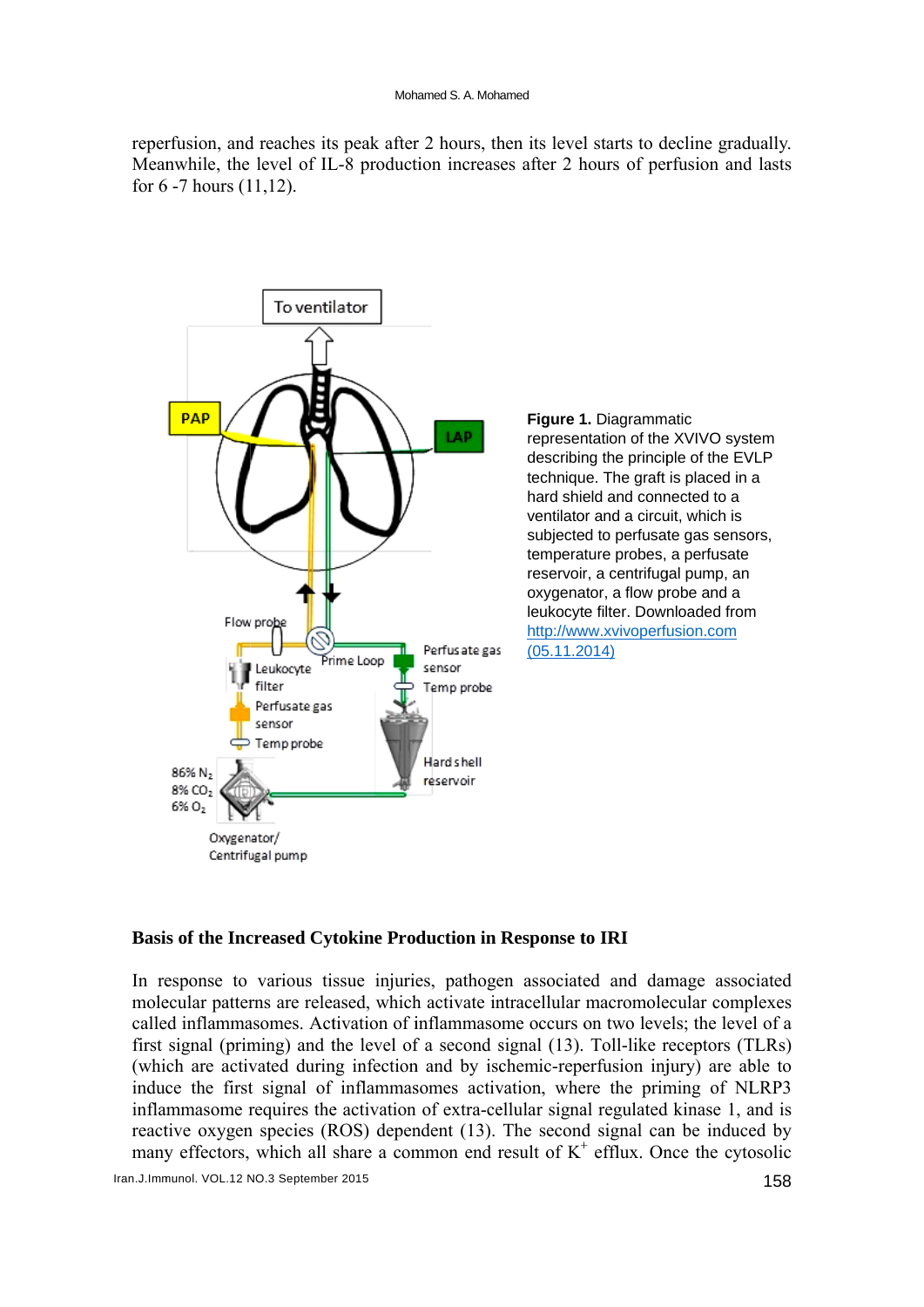$K<sup>+</sup>$  level drops, the primed inflammasomes become functional and activates caspase 1. Caspase 1 proteolytically activate pro-IL-1β and pro-IL-18 (14,15).

As the graft would be exposed to a period of ischemia followed by reperfusion (which occurs in the recipient in case of standard transplantation or during EVLP), the IRI results in the activation of TLRs. Activation of TLR4 on parenchymal lung cells leads to pulmonary edema through MAPKs, NF-κB and MyD88 independent pathway. Activation of TLR4 on pulmonary fibroblasts results in increased extracellular versican (16,17). In addition, TLRs activation induces the priming of NLRP3, where MyD88 is required for the immediate early phase priming, while ''Toll/IL-1R domain-containing adapter inducing IFN-β'' is required for the subsequent intermediate phase (14).

The absence of shearing stress (due to no flow) is translated into cell membrane depolarization and increased activity of NADPH oxidase (NOX2), resulting in increased ROS production (18). ROS, augment priming of NLRP3 inflammasome (13,15). Cold ischemia is also associated with inhibition of Na<sup>+</sup>/ K<sup>+</sup> ATPase, leading to increased K<sup>+</sup> efflux and drop of intracellular  $K^+$  level, which is the second signal for inflammasome activation, leading to activation and release of IL-1β and IL-18 (13,15). Both cytokines are able to induce IL-6.

With the onset of reperfusion, the production of TNF- $\alpha$  increases. Together with IL-1 $\beta$ , they up-regulate TLR2 on pulmonary endothelial cells. Versican (which was induced by fibroblasts TLR4) binds TLR2 resulting in a significant increase in IL-8 production (19,20,21). Now within the graft, there is an enhanced activation of IL-1β and IL-18, leading to the induction of IL-6 (22), in addition to the enhanced production of TNF- $\alpha$ and IL-8. The origin of these cytokines is not only the graft macrophages, but also other cell types within the graft. These cytokines are pro-inflammatory cytokines that induce other cytokines, inflammatory cell infiltration and inflammatory reactions. The continued production of cytokines post-transplant recruits the inflammatory cells of the recipient and plays a major role in the development of PGD and various forms of CLAD, where IL-6 correlates with the 30 days mortality post-transplant. IL-8 correlates with the incidence of PGD, and is important for the neutrophilic infiltration, which is a major step in the development of CLAD (8). In addition, versican correlates with the incidence of CLAD (9) (Figure 2).

## **How to Interfere with This Cascade**

Based on the above mentioned scenario, a very important strategy to prevent posttransplant complications would be the inhibition of the cytokine production within the transplanted graft, which could be applied on different levels. For example, the inclusion of cytokine filters within the EVLP circuits would reduce the amount of cytokines within the transplanted graft through removal. However, intervening with the cytokine production would be of more value.

While many studies have confirmed the EVLP transplantation to be comparable to the standard one regarding the incidence of PGD (23,24), a recent study reported for the first time the observation that the incidence of CLAD was similar between both groups when the transplanted grafts belonged to circulatory death donors. Meanwhile the incidence of CLAD was significantly reduced in the EVLP group when the transplanted grafts belonged to brain death donors, which might mark out the ability of EVLP to attenuate the pro-inflammatory stimuli associated with brain death (25). Although the grafts subjected to EVLP were initially marginal, which would be expected to result in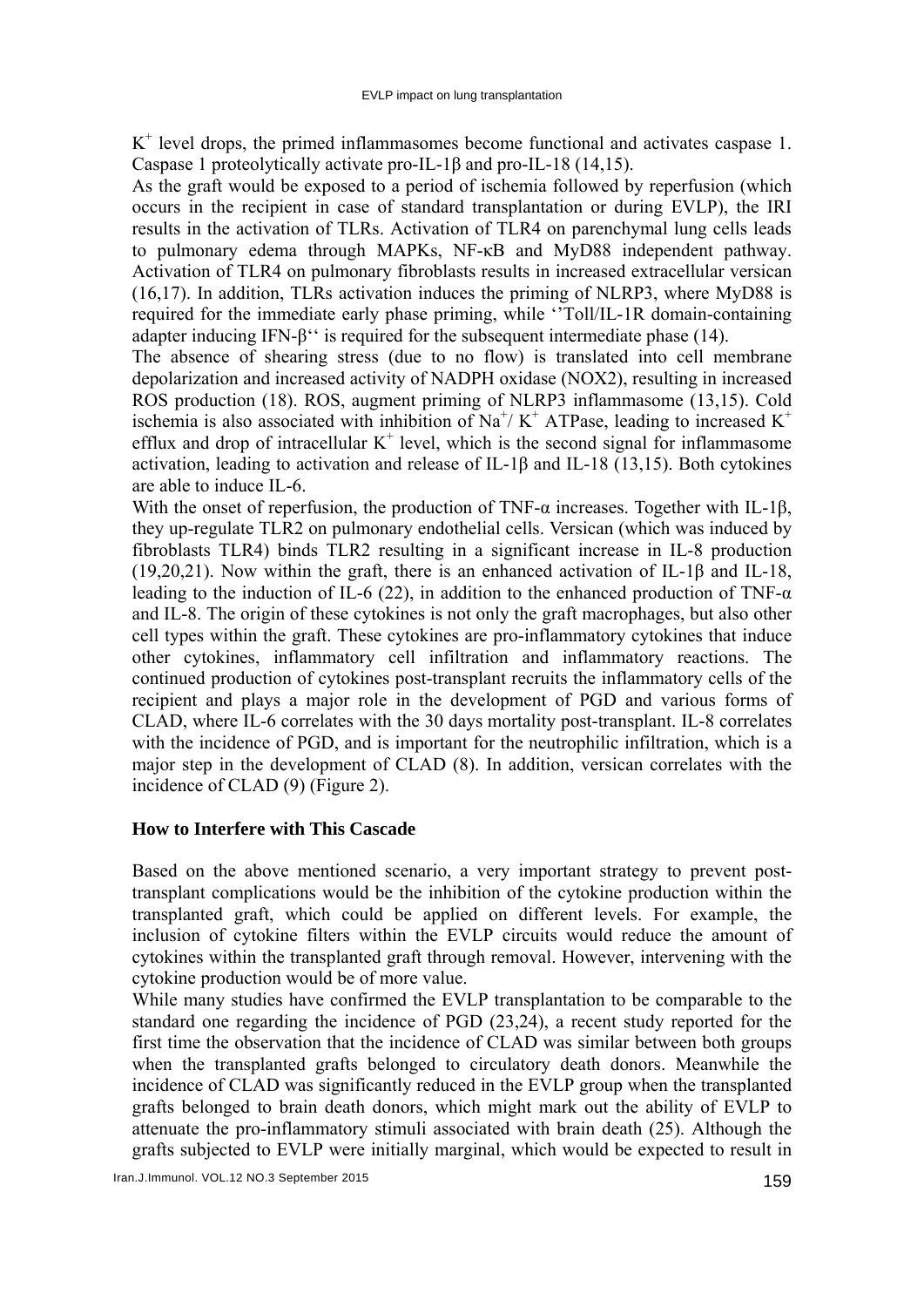less CLAD-free survival in comparison to the grafts meeting the standard criteria, the exposure to EVLP conditioning contributed to a decrease in the risk of CLAD through manifesting the IRI outside the recipient, and through the application of the various measures of immune modulation. Further confirmation of that ability might potentiate the suggestion of the routine application of EVLP to all grafts, even when meeting the standard criteria



Figure 2. Diagrammatic representation of the effects of the IRI during lung transplantation. IRI stimulates TLRs, which lead to lung edema and increased versican production. IRI is also associated with increased ROS production and inhibited activity of K<sup>+</sup> channels, which result in inflammasomes activation, ending up at a vicious circle of increased inflammatory cytokine production. All that contributes to the development of CLAD.

#### **Strategies for the Attenuation of the Graft Cytokine Production**

To intervene with inflammasomes priming, inhibition of ROS production would be a very important step. The inclusion of antioxidants and/or NOX2 inhibitor during graft cold preservation would attenuate ROS production. To intervene with inflammasomes recruitment (second signal), prevention of  $K^+$  efflux and drop of intracellular  $K^+$  levels would be essential. This could be achieved through the inclusion of  $K^+$  channel agonists during cold preservation. The inclusion of  $K^+$  channel agonists seems to have many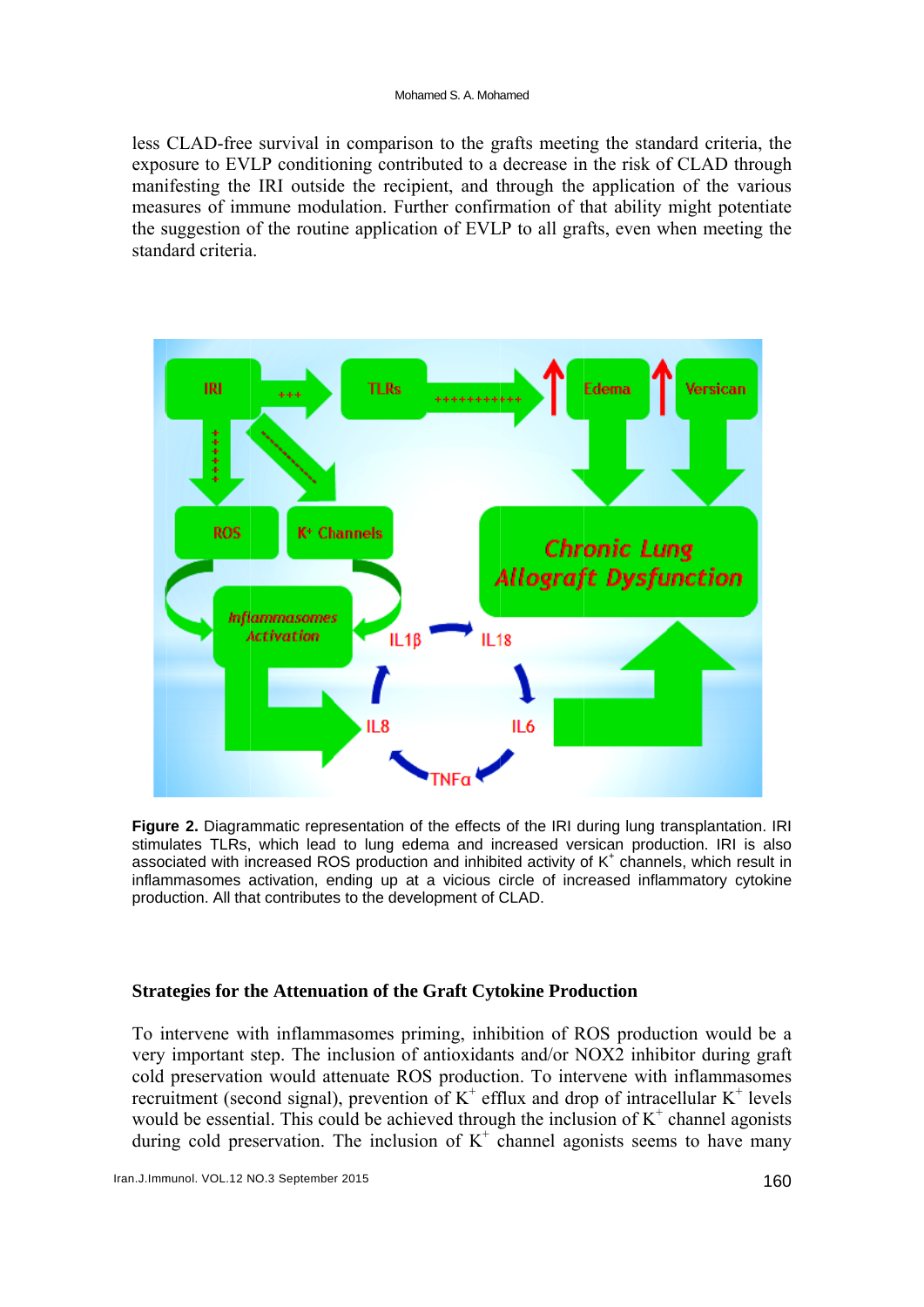positive aspects. For example, KATP activity antagonizes cell membrane depolarization, which mediates increased ROS production during pulmonary ischemia. In addition, KATP activation antagonizes the opening of mitochondrial permeability transition pore during reperfusion (18).

In two different studies that applied 2% hydrogen inhalation during EVLP (one used rat and the other used pigs as the animal models), a significant inhibition of cytokine production within the graft was reported, which correlated with improved graft physiological and histological parameters (26,27). This was mediated through the potent antioxidant effect of hydrogen, in addition to heme-oxygenase-1 (HO-1) up-regulation. HO-1 catalyzes carbon monoxide production, which acts as an antioxidant and activates ATP-sensitive  $K^+$  channels and big conductance calcium sensitive  $K^+$  channels (28).

Transient inhibition of TLRs and or versican blocking antibodies could be theoretically another strategy to intervene with the above discussed scenario, however, this might be risky as knockouts of TLR4 and TLR2 in mice were associated with increased pulmonary apoptosis and increased mortality (29).

Preconditioning of the graft prior to cold ischemic preservation (e.g. ischemic or pharmacological preconditioning) might also provide protection for the graft during preservation and subsequent reperfusion, which would correlate with better posttransplant outcome. As adenosine was claimed to be an important mediator of ischemic preconditioning, the use of adenosine  $A_{2A}$  agonist potentiates the ability of EVLP to improve lung graft quality and functions, and to decrease the cytokine production within the graft  $(30)$ .

Nevertheless, the extension of the inflammatory hazards beyond the lung graft has been recently confirmed. CCR9<sup>+</sup>CD4<sup>+</sup> T cells were found to migrate from the lung to the intestine (31). In addition, the increased levels of circulating cytokines after transplantation can transmit the injury to other organs. TNF-α increases the expression of monocyte chemotactic protein-1 in the liver, which is the major monocytes recruiter across endothelial cells. Moreover, exposing the lung to IRI up-regulates NF-κB in the liver (32). Nevertheless, there is a confirmed increased risk of acute and chronic renal injury after lung transplantation (33). Accordingly, the care should be paid, not only to the transplanted graft, but also to the other organ systems. Therefore, adoption of a preventive strategy should also consider such consequences.

While the Toronto EVLP team has achieved a significant level of attenuation of cytokine production within the graft through IL-10 gene therapy (in Mouse) (34), Sevoflurane inhalation before graft retrieval, as well as during the transplantation operation has been found to attenuate the cytokine production within the lung graft and the liver following lung transplantation (35,36). Again, sevoflurane inhalation was found to up-regulate heme-oxygenase-1 (HO1) (36).

Recently, a new protocol for EVLP was theoretically described (Shehata protocol) (37). This protocol targets the attenuation of the inflammatory consequences within the lung graft due to IRI. The inhibition of inflammasomes priming and activation would inhibit IL-1β and IL-18 production, as a result, IL-6 production would be attenuated. Blockade of TNF-α by Etanercept, together with the inhibition of IL-1β, would attenuate the upregulation of TLR2 and the production of IL-8. This would be achieved in Shehata protocol through the use of Steen solution<sup>™</sup> supplemented with antioxidants, K<sup>+</sup>channel agonists and Etanercept, during both cold static graft preservation and EVLP. A recent study reported a unique antioxidant function of Steen solution™ (38), which supports the recommendation of Shehata protocol to use it instead of Perfadex™ for the graft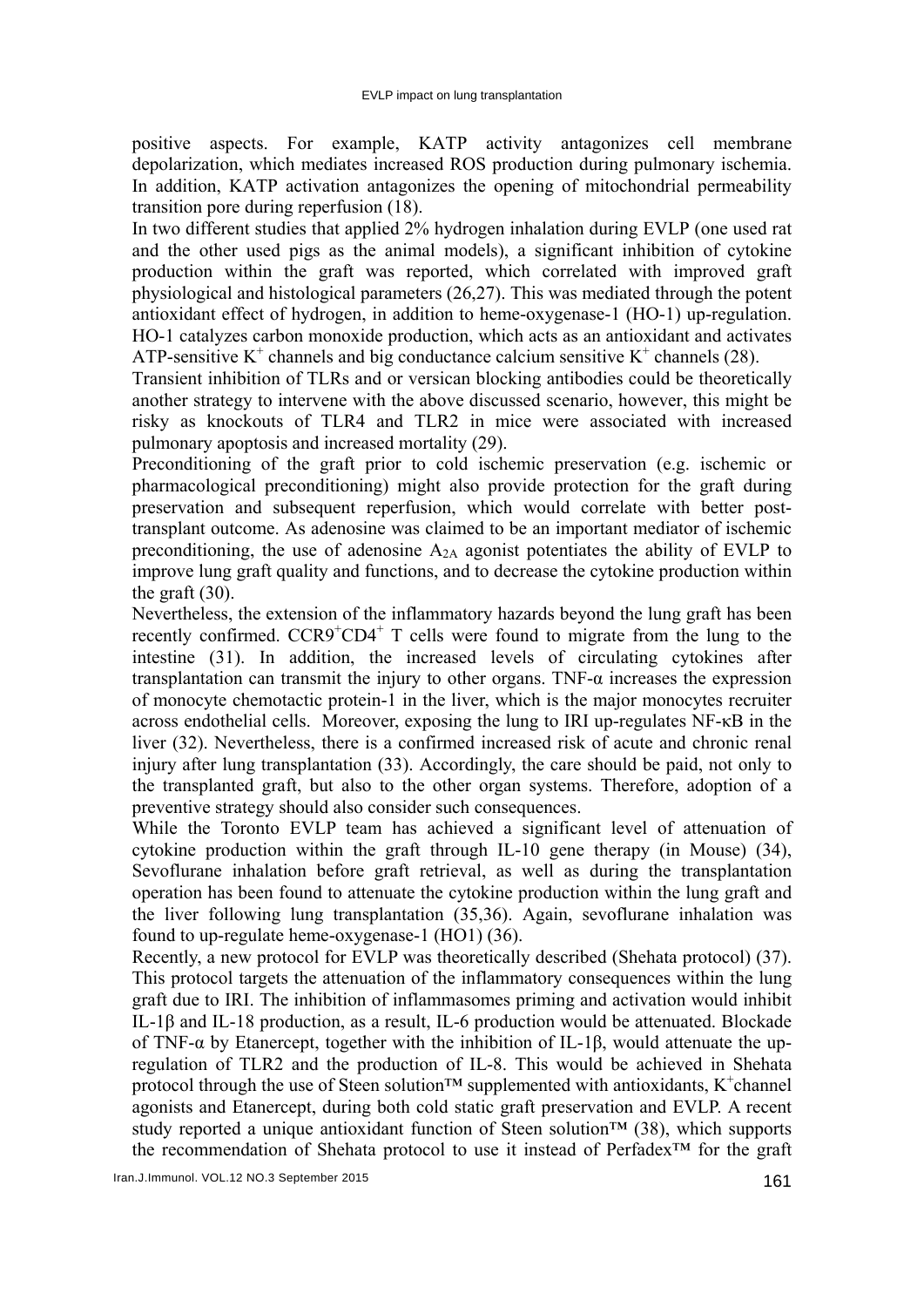cold static preservation. In addition, a recent study has documented a significant inhibition of the cytokine production within the graft in response to the inclusion of the bronchial arteries during the *ex-vivo* perfusion procedure (39), the concept that was previously suggested within the Shehata protocol, where the designed Shehata system entitles, in addition, cytokine filtration during EVLP (Figure 3).



**Figure 3.** Diagrammatic representation of Shehata EVLP system. The main unique modifications in this model are the inclusion of cytokine filters in addition to the leukocyte filters, and the introduction of a collateral circuit for the inclusion of the bronchial arteries in the ex vivo perfusion procedure.

While sevoflurane inhalation up-regulates HO-1, which catalyzes the production of carbon monoxide (CO), which functions as an antioxidant and stimulates big conductance  $Ca^{2+}$  dependent- and ATP sensitive-K<sup>+</sup> channels, Shehata protocol may be favored in this regards because it is totally applied *ex-vivo* and entitles no systemic side effects (Sevoflurane might raise the intracranial pressure and can cause respiratory depression) (35).

In conclusion, understanding the molecular bases of IRI in the lung, and how it would be linked to the cytokine production and the inflammation, could lead to the improvement of the EVLP protocol and the lung transplantation practice. Accordingly, the assessment of EVLP effects on the lung graft should be confirmed by molecular studies, in parallel to the clinical ones.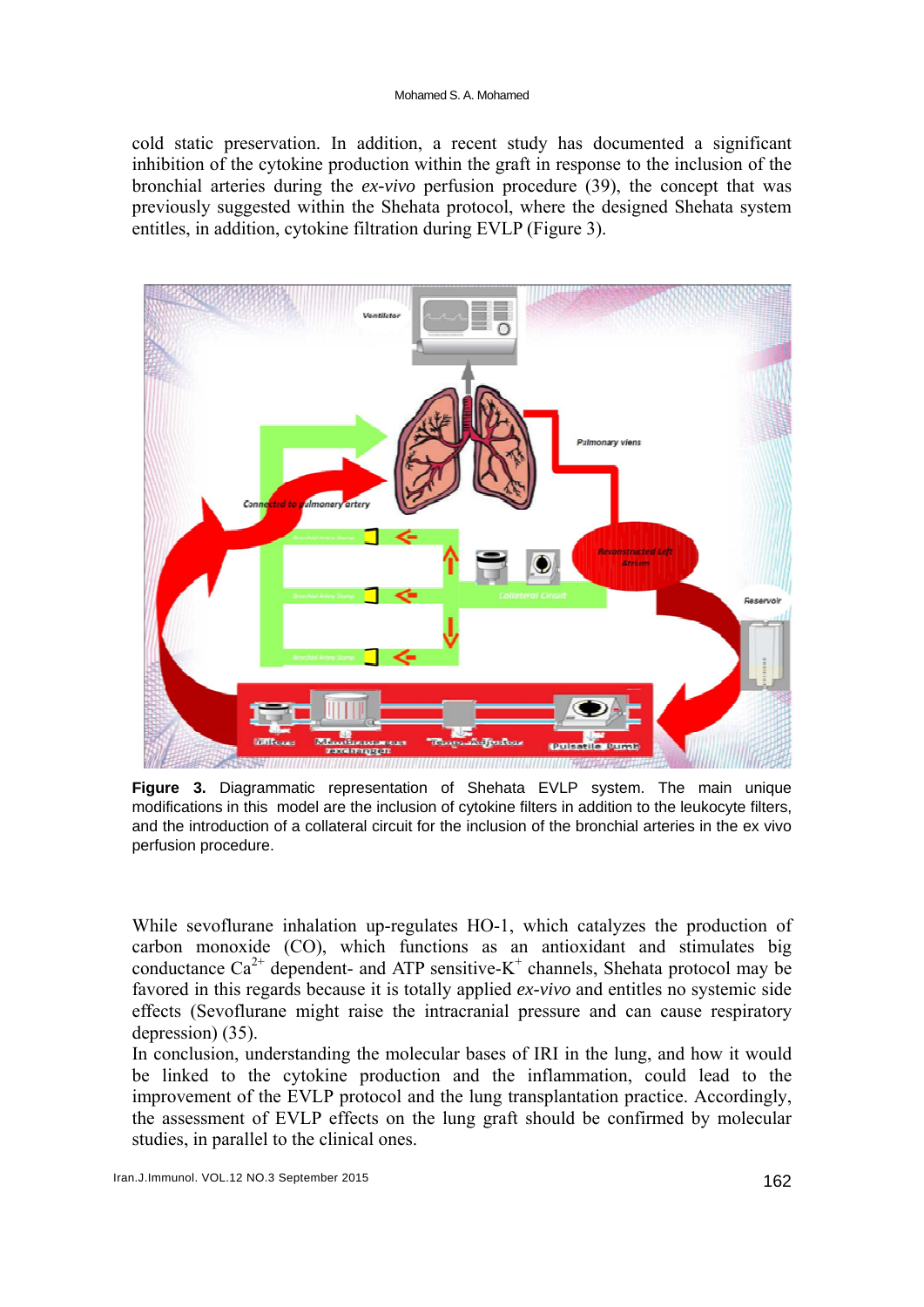The application of the above mentioned measures might have the potential to improve the performance of the lung grafts, recondition the marginal grafts, increase the donor graft availability, decrease the mortality within the waiting list, and decrease the incidence of PGD and CLAD following transplantation, in addition to the protection of the liver and the other organs from experiencing inflammatory manifestations secondary to lung alloimmune reactions. However, these theoretical notions should be confirmed through clinical and molecular studies.

#### **ACKNOWLEDGEMENTS**

No special funding was provided for production of this work. The intellectual activities included in this manuscript belong solely to the author, who is welcoming cooperation for clinical and molecular studies.

### **REFERENCES**

- 1. Van Raemdonck D, Neyrinck A, Cypel M, Keshaviee S. Transpl Int. 2015; 28:643-56.
- 2. Verleden GM, Raghu G, Meyer KC, Glanville AR, Corris P. A new classification system for chronic lung allograft dysfunction. J Heart Lung Transplant. 2014; 33: 127-33.
- 3. Hyo Chae Paik, Seok Jin Haam, Moo Suk Park, and Joo Han Song. Ex Vivo Lung Perfusion of Cardiac-death Donor Lung in Pigs. J Korean Soc Transplant. 2014; 28:154-9.
- 4. Ingemansson R, Eyjolfsson A, Mared L, Pierre L, Algotsson L, Ekmehag B, et al. Clinical transplantation of initially rejected donor lungs after reconditioning ex vivo. Ann Thorac Surg. 2009; 87:255-60.
- 5. Cypel M, Yeung JC, Liu M, Anraku M, Chen F, Karolak W, et al. Normothermic Ex Vivo Lung Perfusion in Clinical Lung Transplantation. New Eng J Med. 2011; 364:1431-40.
- 6. Cypel M, Yeung JC, Machuca T, Chen M, Singer LG, Yasufuku K, et al. Experience with the first 50 ex vivo lung perfusions in clinical transplantation. J Thorac Cardiovasc Surg. 2012; 144:1200-6.
- 7. Warnecke G, Moradiellos J, Tudorache I, Kuhn C, Avsar M, Wiegmann B, et al. Normothermic perfusion of donor lungs for preservation and assessment with the Organ Care System Lung before bilateral transplantation: a pilot study of 12 patients. Lancet. 2012; 380:1851-8.
- 8. Christie JD, Kotloff RM, Pochettino A, Arcasoy SM, Rosengard BR, Landis JR, et al. Clinical risk factors for primary graft failure following lung transplantation. Chest. 2003; 124:1232-41.
- 9. Trulock EP, Edwards LB, Taylor DO, Boucek MM, Keck BM, Hertz MIet. Registry of the International Society for Heart and Lung Transplantation: twenty-second official adult lung and heart-lung transplant report--2005. J Heart Lung Transplant. 2005; 24:956-67.
- 10. Kaneda H, Waddell TK, de Perrot M, Bai XH, Gutierrez C, Arenovich T, et al. Pre-implantation multiple cytokine mRNA expression analysis of donor lung grafts predicts survival after lung transplantation in humans. Am J Transplant. 2006; 6:544-51.
- 11. Kakishita T, Oto T, Hori S, Miyoshi K, Otani S, Yamamoto S, et al. Suppression of inflammatory cytokines during ex vivo lung perfusion with an adsorbent membrane. Ann Thorac Surg. 2010; 89:1773-9.
- 12. Sadaria MR, Smith PD, Fullerton DA, Justison GA, Lee JH, Puskas F, et al. Cytokine Expression Profile in Human Lungs Undergoing Normothermic Ex-Vivo Lung Perfusion. Ann Thorac Surg. 2011; 92:478-84.
- 13. Ghonime MG, Shamaa OR, Das S, Eldomany RA, Fernandes-Alnemri T, Alnemri ES, et al. Inflammasome Priming by Lipopolysaccharide is Dependent upon ERK Signaling and Proteosome Function. J Immunol. 2014; 192:3881-8.
- 14. Fernandes-Alnemri T, Kang S, Anderson C, Sagara J, Fitzgerald KA, Alnemri ES. Cutting edge: TLR signaling licenses IRAK1 for rapid activation of the NLRP3 inflammasome. J Immunol. 2013; 191:3995-9.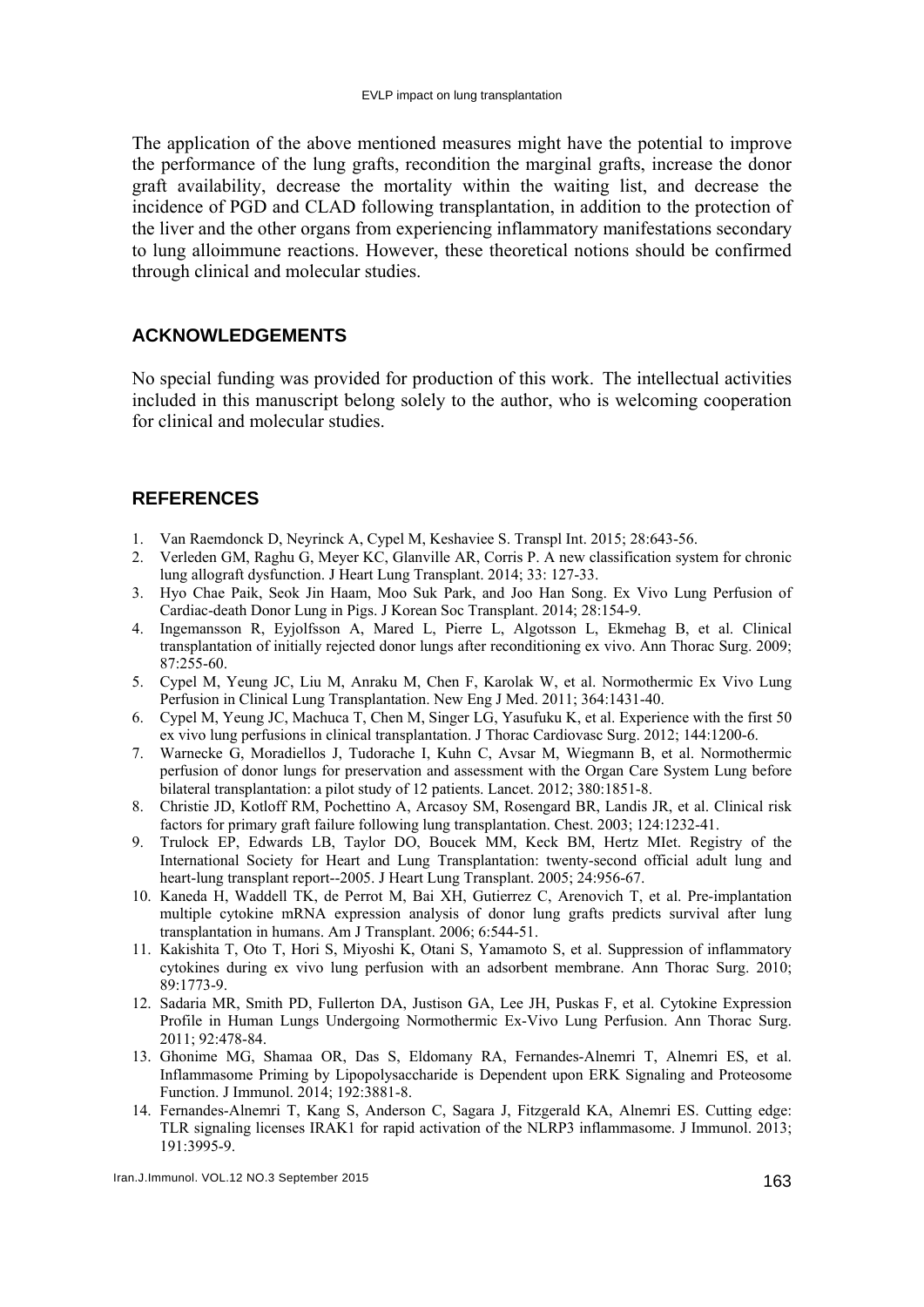#### Mohamed S. A. Mohamed

- 15. Juliana C, Fernandes-Alnemri T, Kang S, Farias A, Qin F, Alnemri ES. Non-transcriptional priming and deubiquitination regulate NLRP3 inflammasome activation. J Biol Chem. 2012; 287:36617-22.
- 16. Zanotti G, Casiraghi M, Abano JB, Tetreau JR, Sevala M, Berlin H, et al. Novel critical role of Tolllike receptor 4 in lung ischemia-reperfusion injury and edema. Am J Physiol Lung Cell Mol Physiol. 2009; 297:L52-63.
- 17. Chang MY, Tanino Y, Vidova V, Kinsella MG, Chan CK, Johnson PY, et al. Reprint of: A rapid increase in macrophage derived versican and hyaluronan in infectious lung disease. Matrix Biology. 2014; 35:162-73.
- 18. Chatterjee S, Nieman GF, Christie JD, Fisher AB. Shear stress-related mechanosignaling with lung ischemia: lessons from basic research can inform lung transplantation. Am J Physiol Lung Cell Mol Physiol. 2014; 307:L668-80.
- 19. Dunzendorfer S, Lee HK, Tobias PS. Flow-dependent regulation of endothelial Toll-like receptor 2 expression through inhibition of SP1 activity. Circ Res. 2004; 95:684-91.
- 20. Satta N, Kruithof EK, Reber G, de Moerloose P. Induction of TLR2 expression by inflammatory stimuli is required for endothelial cell responses to lipopeptides. Mol Immunol. 2008; 46:145-57.
- 21. Waugh DJ, Wilson C. The interleukin-8 pathway in cancer. Clin Cancer Res. 2008; 14:6735-41.
- 22. Cahill CM, Rogers JT. Interleukin (IL) 1 Induction of IL-6 Is Mediated by a Novel Phosphatidylinositol 3-Kinase-dependent AKT/IкB Kinase α Pathway Targeting Activator Protein-1. Journal Biol Chem. 2008; 283:25900-12.
- 23. Sagea E, Mussot S, Trebbiac G, Puyo P, Stern M, Dartevelle P, et al. Lung transplantation from initially rejected donors after ex vivo lung reconditioning: the French experience. Eur J Cardio-Thorac Surg. 2014; 46:1-6.
- 24. Boffinia M, Ricci D, Bonatoa R, Fanelli V, Attisani M, Ribezzo M, et al. Incidence and severity of primary graft dysfunction after lung transplantation using rejected grafts reconditioned with ex vivo lung perfusion. Eur J Cardiothorac Surg. 2014; 46:789-93.
- 25. Tikkanen JM, Cypel M, Machuca TN, Azad S, Binnie M, Chow CW, et al. Functional outcomes and quality of life after normothermic ex vivo lung perfusion lung transplantation. J Heart Lung Transplant. 2015; 34:547-56.
- 26. Noda K, Shigemura N, Tanaka Y, Bhama J, D'Cunha J, Kobayashi H, et al. Hydrogen preconditioning during ex vivo lung perfusion improves the quality of lung grafts in rats. Transplantation. 2014; 98:499-506.
- 27. Haam S, Lee S, Paik HC, Park MS, Song JH, Lim BJ, et al. The effects of hydrogen gas inhalation during ex vivo lung perfusion on donor lungs obtained after cardiac death. Eur J Cardiothorac Surg. 2015. [Epub ahead of print]
- 28. Cao Y, Zhang SZ, Zhao SQ, Bruce IC. The mitochondrial Ca(2+)-activated K(+) channel contributes to cardioprotection by limb remote ischemic preconditioning in rat. Life Sci. 2011; 88:1026-30.
- 29. Jiang D, Liang J, Fan J, Yu S, Chen S, Luo Y, et al. Regulation of lung injury and repair by Toll-like receptors and hyaluronan. Nat Med. 2005; 11: 1173-79.
- 30. Emaminia A, LaPar DJ, Zhao Y, Steidle JF, Harris DA, Laubach VE, et al. Adenosine A2A Agonist Improves Lung Function During Ex-vivo Lung Perfusion. Ann Thorac Surg. 2011; 92:1840-6.
- 31. Wang J, Li F, Wei H, Lian ZX, Sun R, Tian Z. Respiratory influenza virus infection induces intestinal immune injury via microbiota-mediated Th17 cell-dependent inflammation. J Exp Med. 2014; 211:2397-410.
- 32. Rancan L, Huerta L, Cusati G, Erquicia I, Isea J, Paredes SD, et al. Sevoflurane prevents liver inflammatory response induced by lung ischemia-reperfusion. Transplantation. 2014; 98:1151-7.
- 33. Paradela de la Morena M, De La Torre Bravos M, Prado RF, Roel MD, Salcedo JA, Costa EF, et al. Chronic kidney disease after lung transplantation: incidence, risk factors, and treatment. Transplant Proc. 2010; 42:3217-9.
- 34. Hirayama S, Sato M, Loisel-Meyer S, Matsuda Y, H. Guan Z, et al. Lentivirus IL-10 Gene Therapy Down-Regulates IL-17 and Attenuates Mouse Orthotopic Lung Allograft Rejection. Am J Transplant. 2013; 13:1586-93.
- 35. Rancan L, Huerta L, Cusati G, Erquicia I, Isea J, Paredes SD, et al. Sevoflurane prevents liver inflammatory response induced by lung ischemia-reperfusion. Transplantation. 2014; 98:1151-7.
- 36. Zhao Shuangping, Wu Jiao, Zhang Zhong and Ai Yuhuang. Up-regulation of heme oxygenase-1 by sevoflurane attenuates LPS-induced acute lung injury in a rat model. African Journal of Pharmacy and Pharmacology . 2012; 6:2746-52.
- 37. Mohamed S.A. Mohamed. New protocol for ex vivo lung perfusion prior to transplantation. Global Advanced Research Journal of Medicine and Medical Science. 2014; 3 :335-41.